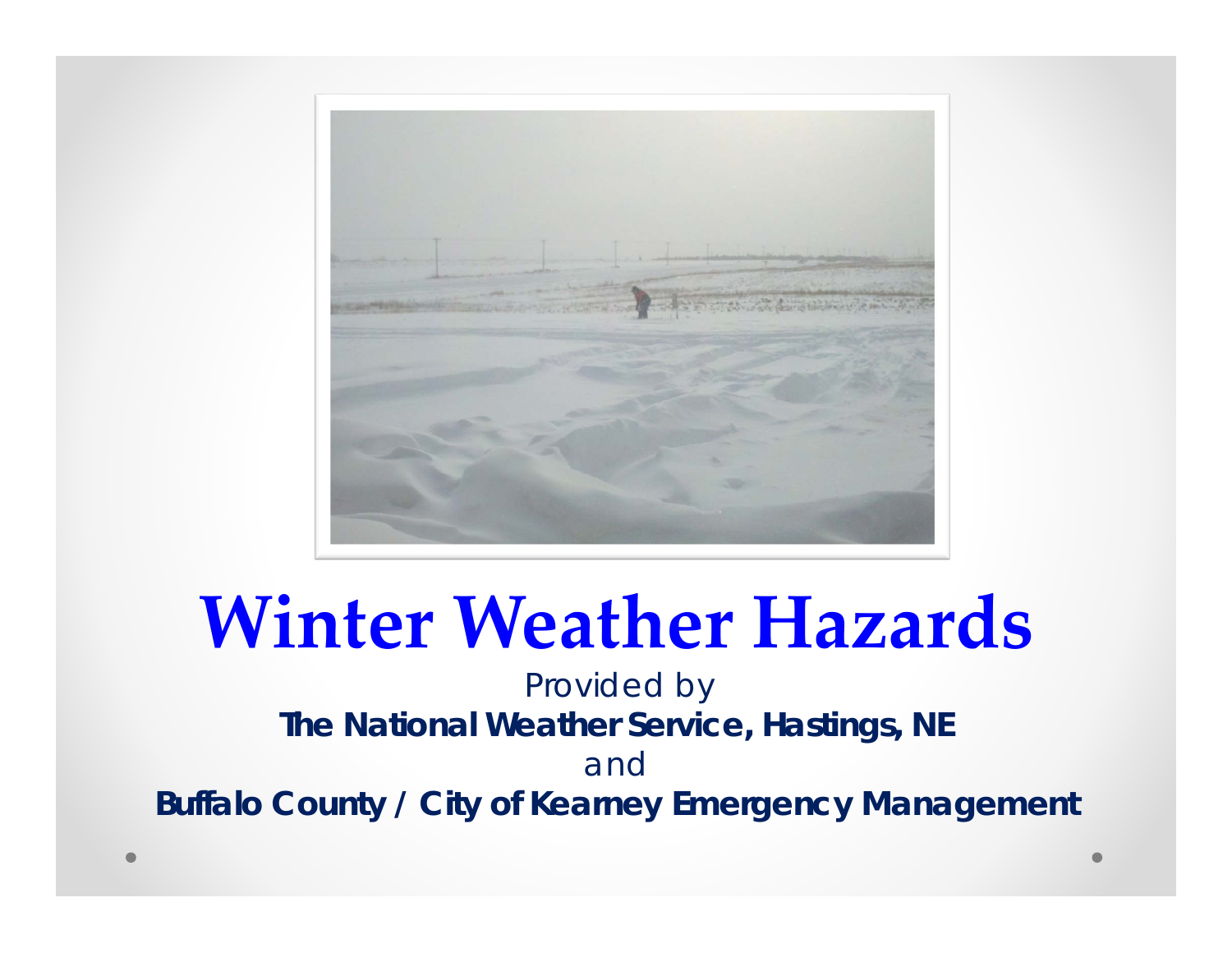



- • **Winter Storm Watch**
	- o Hazardous winter weather event has increased probability of occurrence within 48 hours
- • **Winter Storm Warning**
	- o Potentially life/property threatening winter weather event is occurring or expected to occur
	- o **Often associated with 6"-8" of snow accumulation within 12-24 hours**
	- o Can be a combination of winter elements (wind, snow, ice, cold)
- $\bullet$  **Blizzard Warning**
	- o **Most serious and dangerous winter weather event occurring or expected to occur**
	- o Sustained wind or frequent gusts to 35 mph, Visibility frequently reduced to ¼ mile
	- o Travel nearly impossible. Road closures likely. Rescue operations will cease
- $\bullet$  **Winter Weather Advisory**
	- o Winter weather event which will cause significant inconvenience is occurring or expected to occur
	- o **Often associated with 1"-5" of snow accumulation within 12-24 hours**
	- o Can be a combination of winter elements (wind, snow, ice, blowing and drifting snow, cold)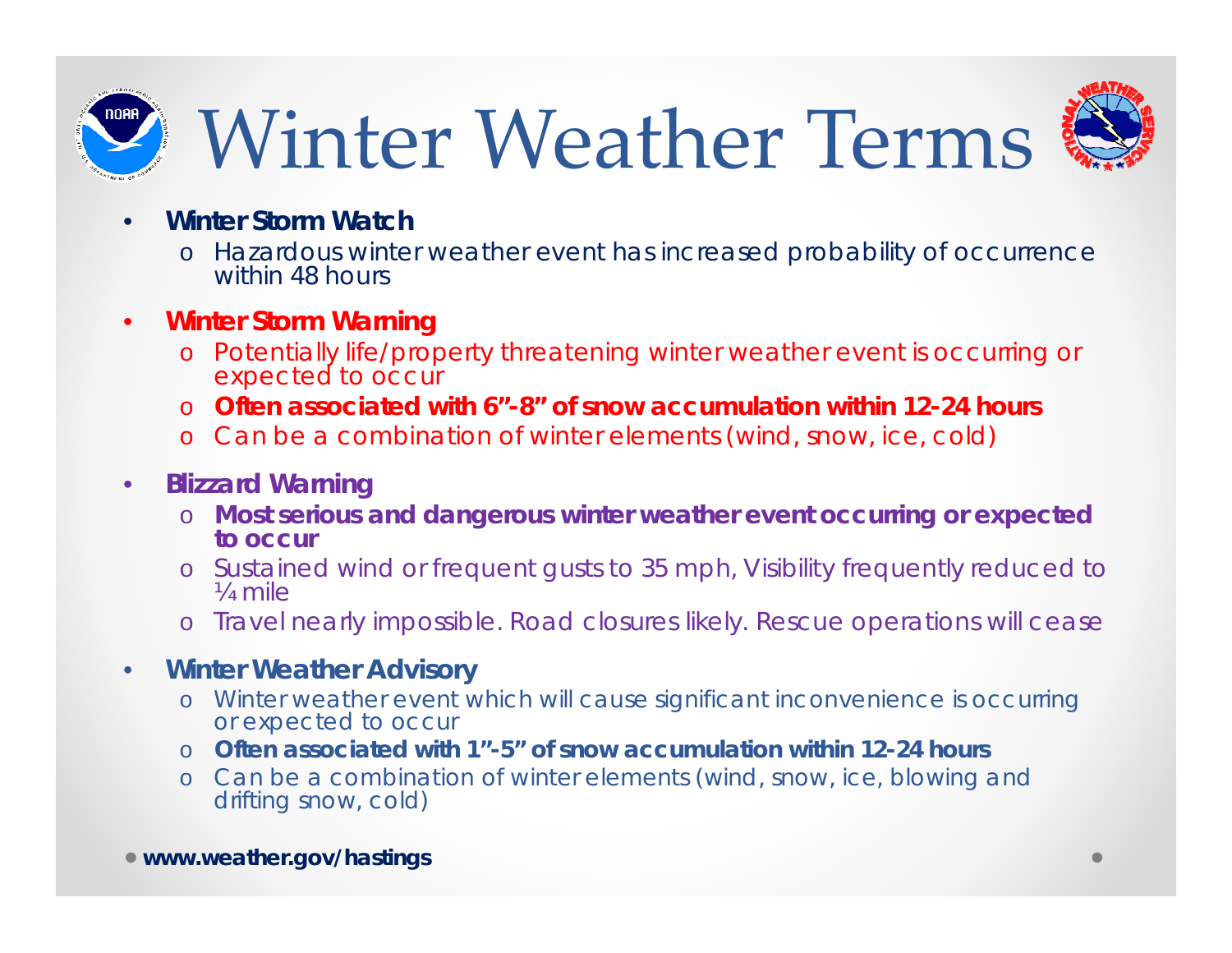# Winter Weather Terms



#### $\bullet$ **Wind Chill Advisory**

o **Apparent temperature (i.e., Wind Chill) range from -20° to –29°**

o Exposed will experience frost bite in as little as 30 minutes

### • **Wind Chill Warning**

- o **Apparent temperatures of -30° or less**
- o Frostbite on exposed skin will occur in just minutes
- o Very dangerous and potentially life threatening to those outside without proper protection

#### •**Precautions:**

- o **Always wear hat, gloves or mittens. Cover all of your exposed skin.**
- o Do not overexert yourself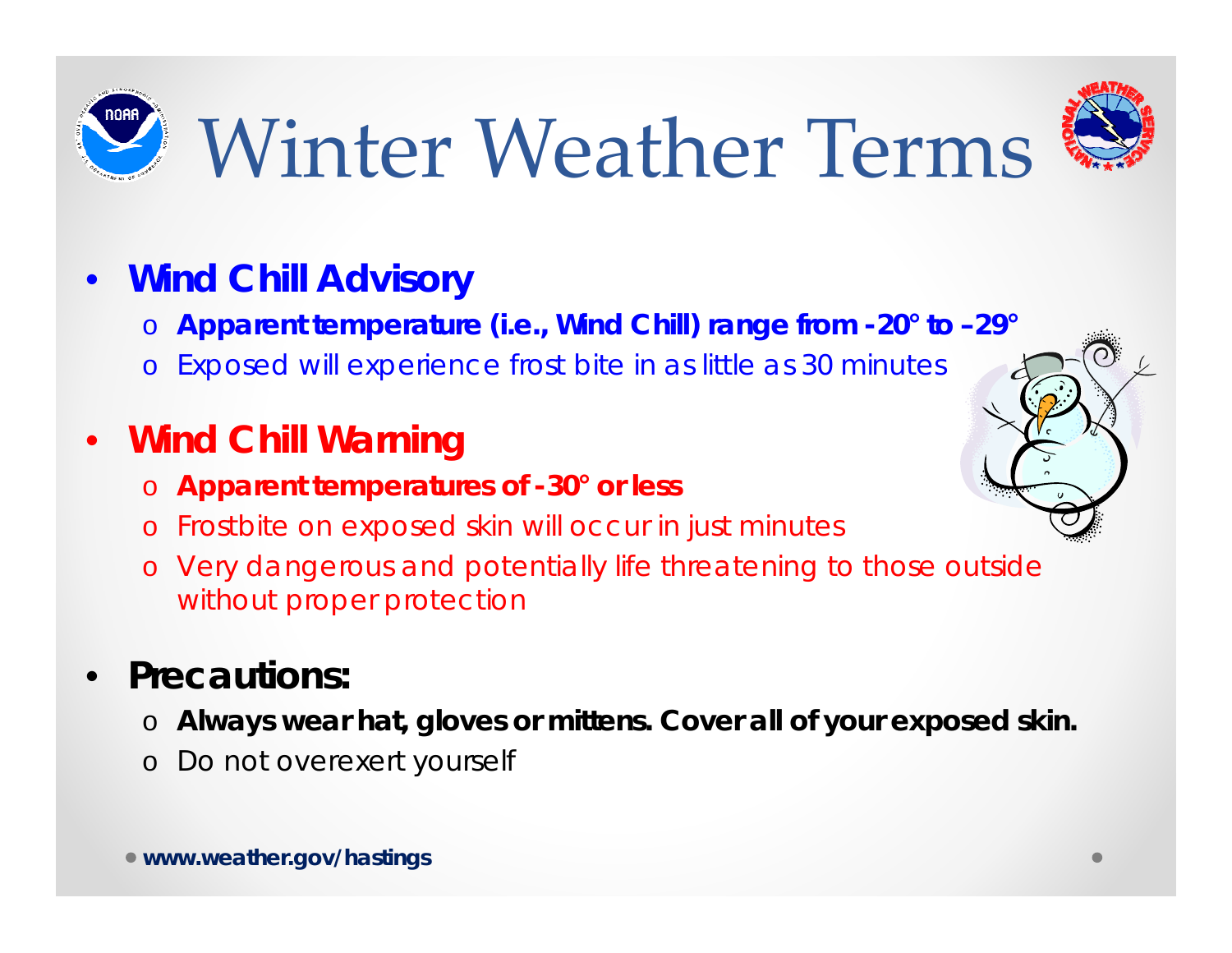

## Winter Weather Safety

#### $\bullet$ **If you are caught outside:**

- o Find shelter and stay dry
- o Cover all exposed body parts

#### •**If you are in a vehicle:**

- o Stay in your vehicle!
- o Run the motor about 10 minutes each hour for heat
- o Open the window a bit for fresh air.
- o Make sure your exhaust pipe is clear of snow.

#### •**If you are at home or inside:**

- o Stay inside! Do not leave. Wear layers of loose fitting clothing
- o Eat and drink, providing the body with energy and hydration
- o If you use alternate heat sources, use proper safe guards and properly ventilate your location.